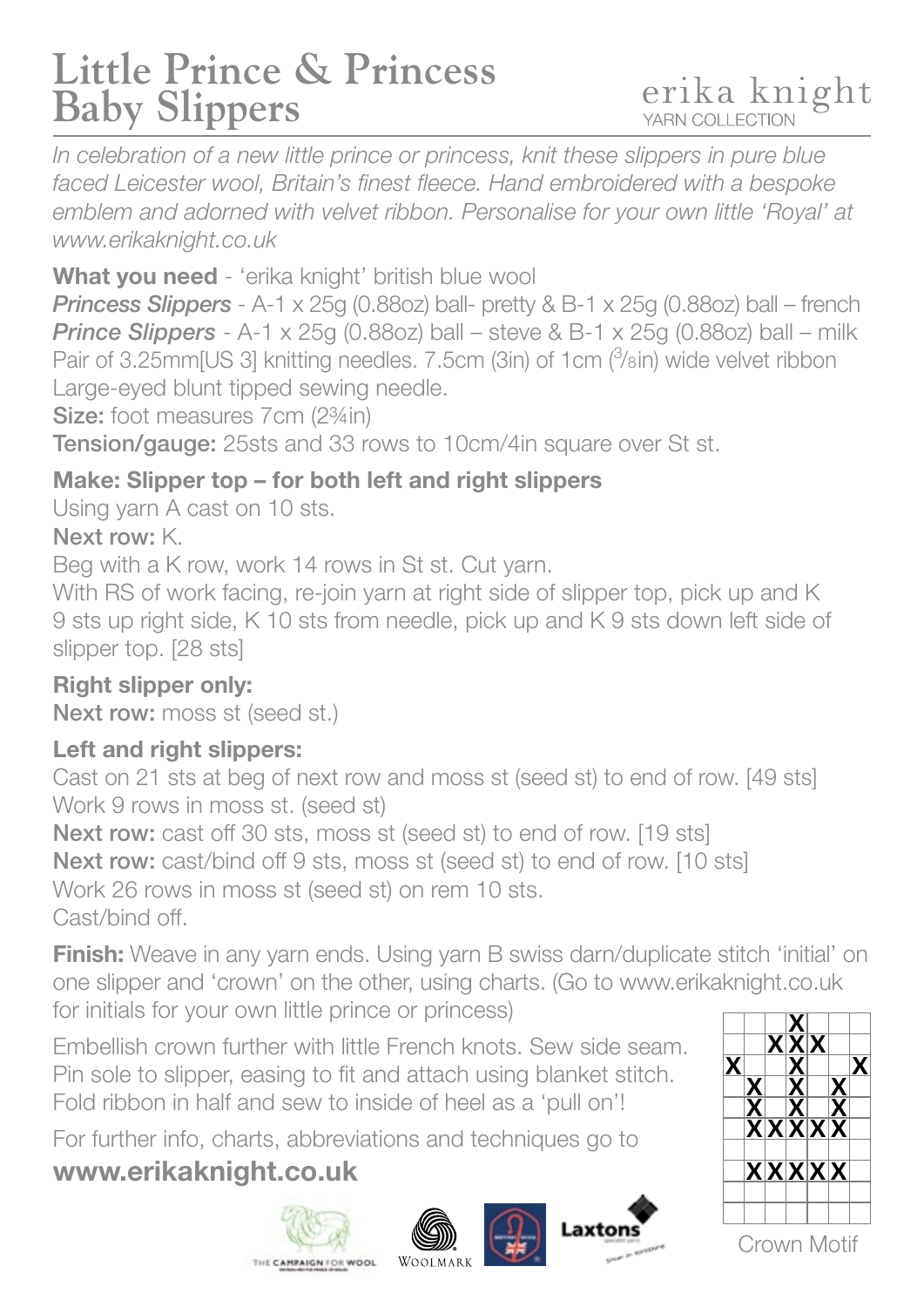



Cittle Prince

# erika knight **MADE IN ENGLAND**